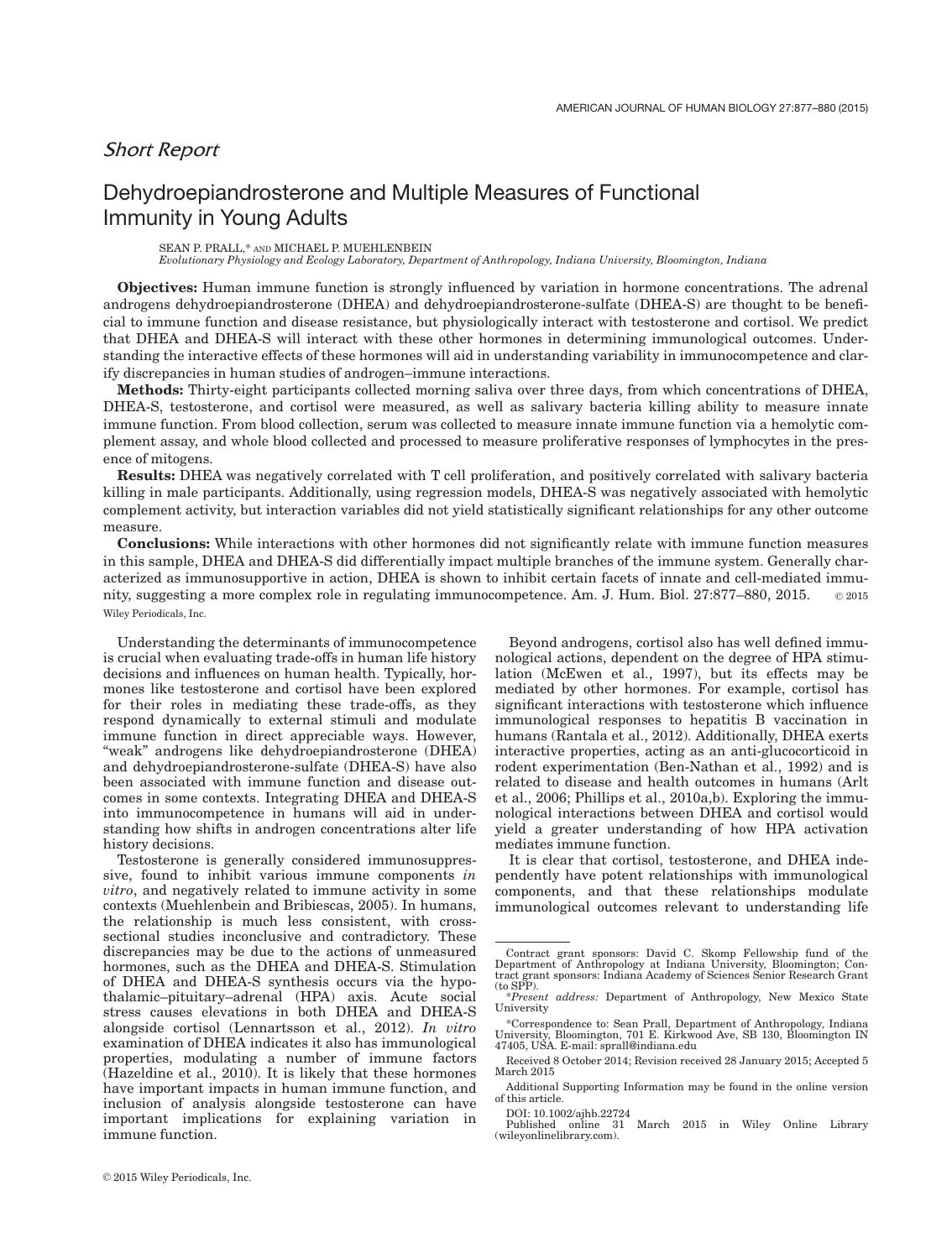TABLE 1. Comparison of mean (and standard deviation) endocrine and immune results by sex

|                             | Male                 | Female               |
|-----------------------------|----------------------|----------------------|
| Hemolytic complement (CH50) | 89.150 (11.087)      | 89.895 (23.953)      |
| Salivary BKA (% killing)    | 74.0% (17.7%)        | 69.6% (19.5%)        |
| LPA response to PHA         | 5.338 (1.903)        | 5.685(1.733)         |
| LPA response to Con A       | 3.898(1.406)         | 3.751(1.072)         |
| $DHEA$ ( $pg/ml$ )          | 219.373 (227.476)    | 127.8 (88.641)       |
| $DHEA-S$ ( $pg/ml$ )        | 8890.838 (6,232.011) | 5883.542 (4,001.703) |
| Cortisol (ug/dl)            | 0.403(0.191)         | 0.435(0.179)         |
| Testosterone(pg/ml)         | 168.362 (74.064)     | 66.9 (15.705)        |

No statistically significant sex differences were found in DHEA, DHEA-S, cortisol, or any immune measures ( $P > 0.09$ )

history allocations. As a precursor hormone on the HPA axis, DHEA and DHEA-S synthesis is inherently tied to testosterone and cortisol. These relationships have not yet been adequately explored in humans. In order to understand how DHEA and DHEA-S mediate immunological outcomes between these two axes, we examined the contributions of baseline concentrations of these hormones with multiple measures of immune function in young adults from a college-aged population. We predict that DHEA will be positively related with immune outcomes, while cortisol and testosterone will be negatively related with immune outcomes.

## **METHODS**

Participants were recruited and sampled at the Evolutionary Physiology and Ecology Laboratory at Indiana University, Bloomington, following a rigorous exclusion and inclusion criteria. Participants were instructed to collect waking saliva samples via passive drool (in duplicate) on three non-consecutive days, before storing samples in an at-home freezer. Upon return of materials to the lab, anthropometrics were collected, and each participant underwent a standard blood draw from the forearm. Collected sera were stored at  $-80^{\circ}$ C until analysis, while whole blood was processed immediately as described below.

To minimize the effects of anticipatory stress related to blood collection procedures, saliva samples were used to assess hormone concentrations. The three morning saliva samples were pooled and analyzed for DHEA, DHEA-S, testosterone, and cortisol concentrations using enzyme immunoassay kits according to manufacturer's instructions (Salimetrics #1-1202, #1-1252, 1-2402, and #1-3002, respectively). The intra-assay coefficients of variation, calculated by taking the mean coefficient of variation of the sample duplicates, were 6.1% for DHEA, 10.8% for DHEA-S, 6.1% for testosterone, and 3.7% for cortisol. The controls for assays were all within established limits. When necessary, samples that were out of range for an assay kit were diluted and re-run. Ultimately, four DHEA-S and three cortisol results were excluded due to high coefficients of variation or were out of range.

Pooled saliva was also used to assess functional salivary innate immunity via an ex vivo bacteria killing assay (BKA), with a 1:2 dilution using methods outlined elsewhere (Millet et al., 2007; Muehlenbein et al., 2011). Serum samples were used to assess innate immune function via a hemolytic complement assay, which measures the classical pathway of complement activity to lyse a known quantity of sheep red blood cells (SRBC) in the

presence of antibodies. Samples were diluted 1:90 and 1:180, and assays were run using previously published methods, with results expressed in CH50 units (Sinclair and Lochmiller, 2000).

For the lymphocyte proliferation assay (LPA), lymphocytes were separated from whole blood using Ficoll-Paque following manufacturer's instructions, and cells resuspended in CellVation cryopreservation medium (MP Biomedicals #092030046) at an estimated concentration of 1 million cells/ml, and stored on liquid nitrogen until analysis. Thawed cells were resuspended in AIM V cell culture media (Gibco #12055-083) and a volume equal to 100,000 cells was diluted (in duplicate) in cell culture media on a 96-well flat bottom plate. Phytohemagglutinin (PHA) and concanavalin A (ConA) were added to their respective wells to reach a mitogen concentration of 10  $\mu$ g/ ml. Each sample was also run without mitogen (zero stimulation), and each plate contained background absorbance wells with mitogens and media only. Some samples did not recover enough cells to run all zero stimulation and mitogen wells in duplicate, and for these only single wells were used. Following incubation, Promega CellTiter (#G3582) was used to measure stimulation of cells, according to manufacturer's instructions.

Normality for all variables was assessed via Shapiro– Wilk tests. Sex differences were compared with an independent samples t-test, and homogeneity of variances was examined using Levene's test for equality of variances. One significant outlier (greater than two standard deviations from the mean) was removed to attain normality for CH50. Associations between hormones and immune variables were assessed via Pearson's correlations, unless variables could not be transformed into normality, in which case Spearman's correlations were used. Combined effects of hormones on immune variables were assessed via multiple regressions, using the Durbin–Watson statistic to test for independence of observations, and tolerance values to test for multicollinearity. Where interactions were included in the model, variables were centered to reduce multicollinearity by subtracting each variable from its mean.

# **RESULTS**

#### **Hormones**

A total of 20 males and 18 females completed the study. Average values and sex differences for all endocrine and immune variables are in detailed in Table 1. Several of the hormones were correlated (Table 2), but there was no relationship between hormone concentrations and mean salivary collection time or age  $(P > 0.10)$ .

#### Innate immunity

Date of blood collection was negatively correlated with CH50 (rho =  $-0.516$ ,  $P = 0.001$ ), indicating no loss of complement action with extended freezing. Additionally, there was no correlation between blood draw time and CH50, indicating no effect of diurnal variation  $(r = -0.198,$  $P = 0.241$ ). CH50 was not associated with any hormones or anthropometrics  $(P > 0.10)$ .

Salivary BKA was not correlated with any variable examined, however, when separated by sex, BKA in males was positively correlated with DHEA and DHEA-S  $(r = 0.538, P = 0.015; r = 0.514, P = 0.042)$ . Multiple regression to predict CH50 from transformed hormone values yielded a statistically significant model  $[F(25,$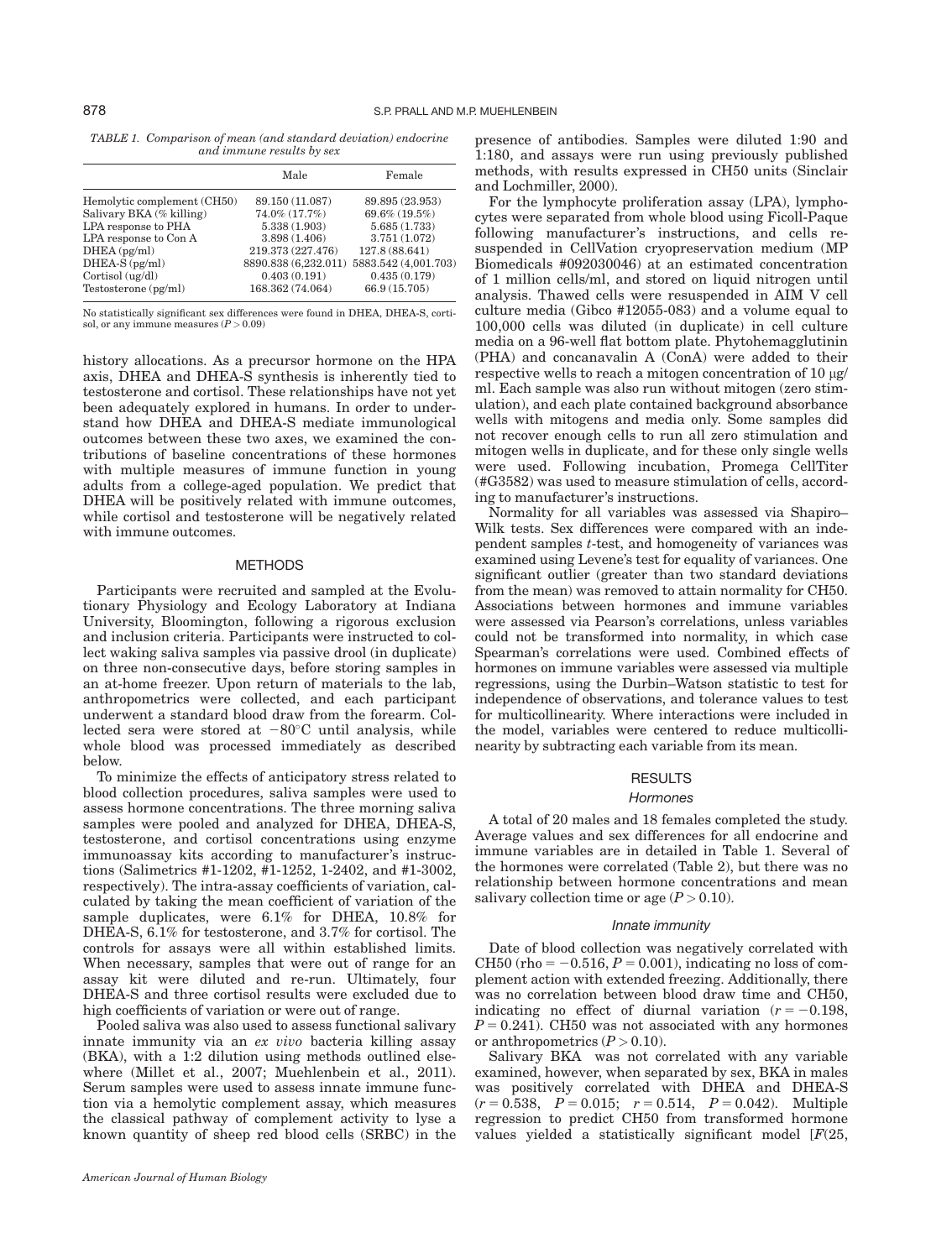TABLE 2. Correlation coefficient values between endocrine variables

|              | <b>DHEA</b>     | DHEA-S                   | Testosterone             | Cortisol |
|--------------|-----------------|--------------------------|--------------------------|----------|
| <b>DHEA</b>  |                 |                          |                          |          |
| DHEA-S       | $0.480^{\rm a}$ | $\overline{\phantom{a}}$ |                          |          |
| Testosterone | $0.508^{\rm a}$ | $0.384^{\rm a}$          | $\overline{\phantom{a}}$ |          |
| Cortisol     | $0.508^{\rm a}$ | 0.191                    | 0.122                    |          |

 $\mathrm{^{a}P}$   $<$  0.05

TABLE 3. Summary of multiple regression analyses for predicting CH<sub>50</sub>

| Variable                                                 | B        | $SE_{B}$ |                  |
|----------------------------------------------------------|----------|----------|------------------|
| Androgens and cortisol used to predict CH50              |          |          |                  |
| Constant                                                 | 2.054    | 0.105    |                  |
| Testosterone                                             | 0.073    | 0.040    | $0.329^{a}$      |
| <b>DHEA</b>                                              | 0.047    | 0.043    | 0.236            |
| DHEA-S                                                   | $-0.092$ | 0.026    | $-0.690^{\rm b}$ |
| Cortisol                                                 | 0.044    | 0.052    | 0.157            |
| Androgens and androgen interactions used to predict CH50 |          |          |                  |
| Constant                                                 | 2.016    | 0.055    |                  |
| <b>DHEA</b>                                              | 0.082    | 0.038    | $0.452^{\rm b}$  |
| DHEA-S                                                   | $-0.074$ | 0.032    | $-0.482^{\rm b}$ |
| Testosterone                                             | $-0.088$ | 0.095    | 0.345            |
| DHEA*DHEA-S                                              | 0.058    | 0.116    | 0.106            |
| DHEA*T                                                   | $-0.140$ | 0.180    | $-0.167$         |
| Sex                                                      | $-0.052$ | 0.037    | $-0.495$         |

 ${}^{a}P< 0.10$ 

 ${}^{a}P < 0.10;$ <br> ${}^{b}P < 0.05;$   $B =$  unstandardized coefficient;  $SE_B =$  standard error of coefficient;  $\beta =$  standardized coefficient

4) = 3.515, P = 0.021, adjusted  $R^2$  = 0.258]. Only DHEA-S contributed significantly to the model, while testosterone was marginally predictive (Table 3). Multiple regression to predict transformed BKA found no significant relationship for these variables ( $P = 0.195$ ).

In order to understand the interactive effects of hormones on immunological outcomes, additional multiple regressions with interaction variables were run for hormones and sex. When examining the interactions among DHEA, DHEA-S, and testosterone on effects on CH50, multiple regression yielded a significant model  $[F(26,6) = 2.811, P = 0.030,$  adjusted  $R^2 = 0.253$ , with both DHEA and DHEA-S as significant predictors, although in opposite directions (Table 3). Other regressions for BKA and CH50 as dependent variables were not statistically significant  $(P > 0.07)$ .

#### Cell-mediated immunity

Both Con A and PHA stimulation indices were positively correlated  $(r = 0.729, P < 0.0005)$ , but neither variable was related with CH50  $(P > 0.10)$ , and PHA was significantly negatively correlated with BKA  $(rho =$  $-0.383$ ,  $P = 0.017$ ). DHEA was negatively correlated with PHA ( $r = -0.339$ ,  $P = 0.037$ ; Supporting Information Fig. 1), and marginally with Con A  $(r = -0.297, P = 0.07)$ , but LPA results were not significantly related with any other hormone  $(P > 0.10)$ . However, when analyzed by sex, male DHEA was significantly correlated with both Con A and PHA  $(r = -0.561, P = 0.010; r = -0.451, P = 0.046$  respectively). In females, there were no significant correlations between LPA results and any hormone  $(P > 0.10)$ .

All four hormones as predictors did not generate a statistically significant regression model for Con A or PHA  $(P > 0.3)$ . As with the innate immune measures, PHA and Con A were used as determinant variables in multivariate regressions to understand the effects of hormones in the HPA and androgen synthesis axis. Regression models using hormones and interactions related to the HPA axis and androgen synthesis failed to reach significance for either Con A or PHA  $(P > 0.2)$ .

# **DISCUSSION**

Associations between innate immune measures and endocrine variables appear to be sex-linked and dependent on the particular immune measure used. While there were no correlations between baseline hormones and innate immune responses, results from multiple regression models indicate that DHEA-S negatively influences, and testosterone positively influences, complement activity. However, when interactive variables are included in models using hormones related to androgen synthesis, DHEA positively predicts CH50. One interpretation is that DHEA is acting in a beneficial manner to this measure of immune function, and elevated DHEA-S reflects decreased conversion to the active form of the hormone. This is contrary to the findings of in vitro experimentation (Hidvégi et al., 1984), but results may be concentration dependent or influenced by additional factors not measured here.

Results from lymphocyte proliferation in relation to hormone levels were also sex specific, with DHEA moderately negatively associated with proliferative responses in the sample as a whole as well as in males, but not females. In some studies using rodents, DHEA acts to inhibit cellular immunity (Ben-Nathan et al., 1999; Padgett and Loria, 1994). In human lymphocytes subjected to various concentrations of DHEA in vitro, DHEA inhibited T cell proliferative responses, but increased B cell responses (Sakakura et al., 2006). The present study is the first to demonstrate this relationship using natural circulating concentrations of DHEA in assessing proliferative responses, and results suggest that DHEA downregulates responses of T cells.

Innate immune variables were not correlated in this sample, suggesting that different branches of innate immunity were measured. Surprisingly, lymphocyte responses to mitogens were moderately negatively related to salivary BKA, suggesting a possible trade-off between these immune components. Given that DHEA was positively correlated with BKA (in males), but negatively correlated with lymphocyte responses to T cell mitogens, it is possible that DHEA mediates these trade-offs, such that elevated DHEA results in higher secretory innate immunity but reduced cell-mediated immunity.

These results suggest a much more complex role for DHEA in immunocompetence than previously appreciated. While human studies indicate that DHEA acts as an anti-inflammatory and is protective against multiple types of parasitic infection, results from the current study suggest that DHEA has pleiotropic actions on immune function, and is not universally immunosupportive as sometimes suggested. Instead, DHEA preferentially upregulates particular facets, while downregulating others, acting in concert with other hormones to influence immune outcomes. These results make clear the notion that a cohesive understanding of hormone-mediated interactions requires analysis of more than a single hormone. DHEA in particular is interactive in that it is associated with both the HPA axis and sex steroid synthesis.